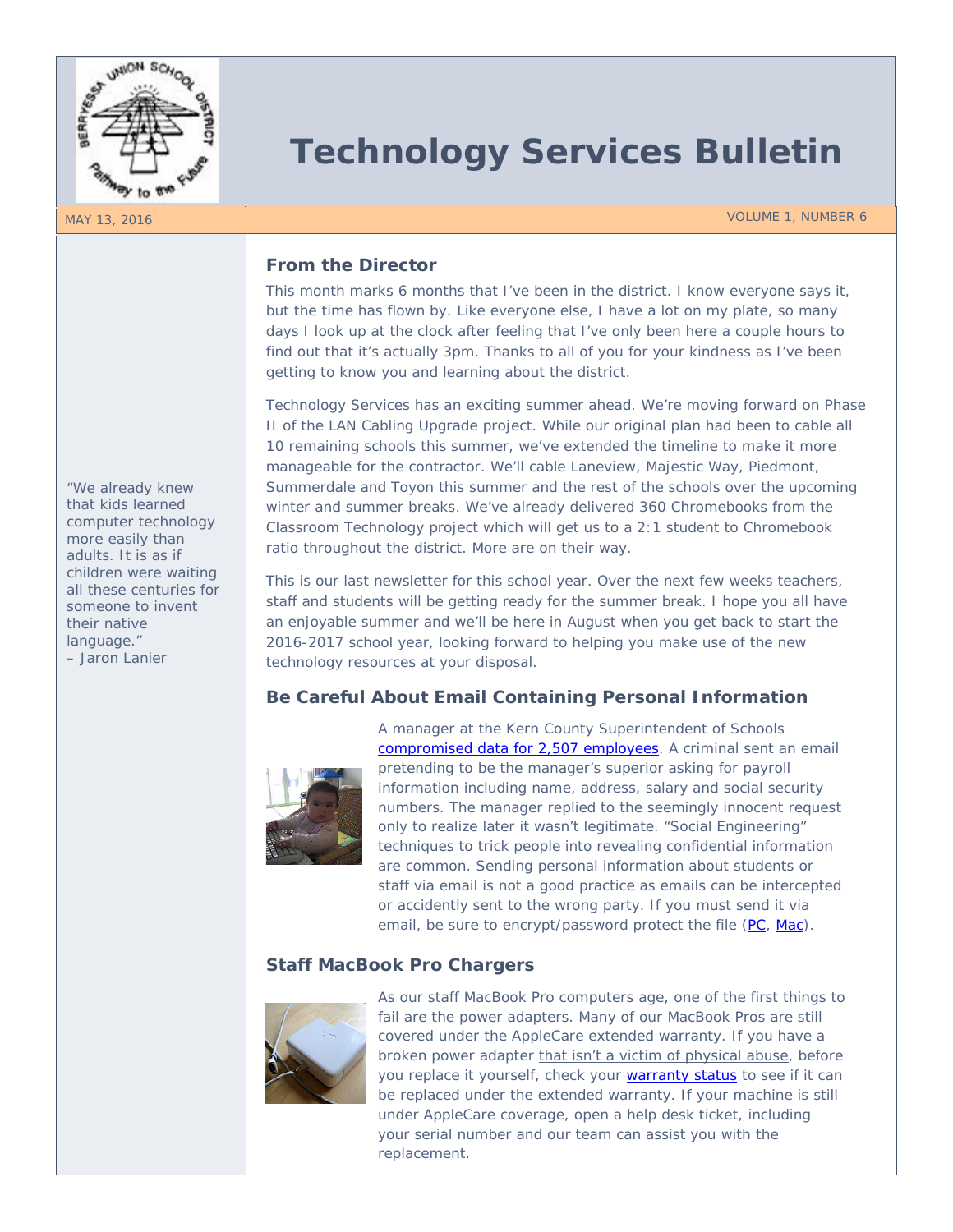#### **Summer Professional Development**



If you feel the need to head somewhere over the summer, why not combine it with some great professional development? There are [CUE Rock Star camps in a number of exciting destination locations](http://busdtechnology.blogspot.com/2016/05/in-past-life-i-was-network-and.html)  [this summer](http://busdtechnology.blogspot.com/2016/05/in-past-life-i-was-network-and.html) including Redwood City, Chico (Chico in the summer,

oh yes!), Mammoth Lakes, Oxnard, Crescent City and Maui. OK, maybe not all of them are exciting destinations, but I can promise first class professional development regardless of where you go.

#### **Blended Learning Strategies**

*"Technology is anything invented after you were born, everything else is just stuff." – Alan Kay*



In talking with principals and teachers, I get the feeling that many of us are still looking for examples of effective classroom technology use. One resource that could help is the video series, "Blended [Learning with Catlin Tucker"](http://mheonline.com/BlendedLearningwithCatlin) from McGraw-Hill Education. The videos

include explanations and examples of some common blended learning strategies. I appreciated the interviews with students and video from her classroom.

#### **Pixar in a Box**



The coolest thing in the Santa Clara County Office of Education's [Spring EdTech Innovation Update](https://docs.google.com/document/d/1gjjs9_rejlepK6Zh5eHqiPtdotFUC9X5JpETMzij56E/edit) is a partnership between Khan Academy and Pixar called ["Pixar in a Box.](https://www.khanacademy.org/partner-content/pixar/start)" It is a set of lessons and

instructional strategies designed to show students real-world examples of math used in the production of movies. There are two lessons in each topic. The first leaves out the serious math and is suited for primary students. The second lesson addresses the math concepts in detail and is intended for older students.

#### **Start a TED-Ed Club**

I thought this was one of the greatest ideas that I've seen in a long time. [TED-Ed](http://ed.ted.com/clubs) Clubs where "students discuss, pursue and present their big ideas in the form of short TED-style talks." Some of the talks are featured at the annual TEDYouth conference. Detailed information about starting your own club is available on their web site. The [TED-Ed Clubs YouTube channel](https://www.youtube.com/channel/UCskU_g7t6b5ecsA1CTS3y9Q) has many examples of the talks created by participating students.

#### **Smithsonian National Air and Space Museum: STEM in 30**



The Smithsonian National Air and Space Museum creates [STEM in 30,](http://airandspace.si.edu/explore-and-learn/stem-in-30/) interactive classroom programs "considering of 30-minute live webcasts that engage middle school students in STEM topics ranging from WWI airplanes to rovers on Mars." The programs include chat with experts, questions from students, polls, related content and follow-up activities. The programs are archived in case your class can't participate in the live broadcast. The next broadcast, "Moon Rocks!" is May 25<sup>th</sup> at 8am.

#### **DIY Instant Camera**

AdaFruit.com posted this **nerdy project**. Someone took a Raspberry Pi (mini computer board) and a small thermal printer, placed it in a cardboard camera shaped box to create a DIY Instant Camera. There is a [video](https://vine.co/v/iQbiAxKnwFP) show it in action.

#### **Sharing Technology Resources**

Be sure to visit the Technology Services [department blog.](http://busdtechnology.blogspot.com/) New instructional resources and tips are added daily. If you have something you want to share, let us know! You can also **follow us on Twitter!** The **archives** of this newsletter are also available on our web site.